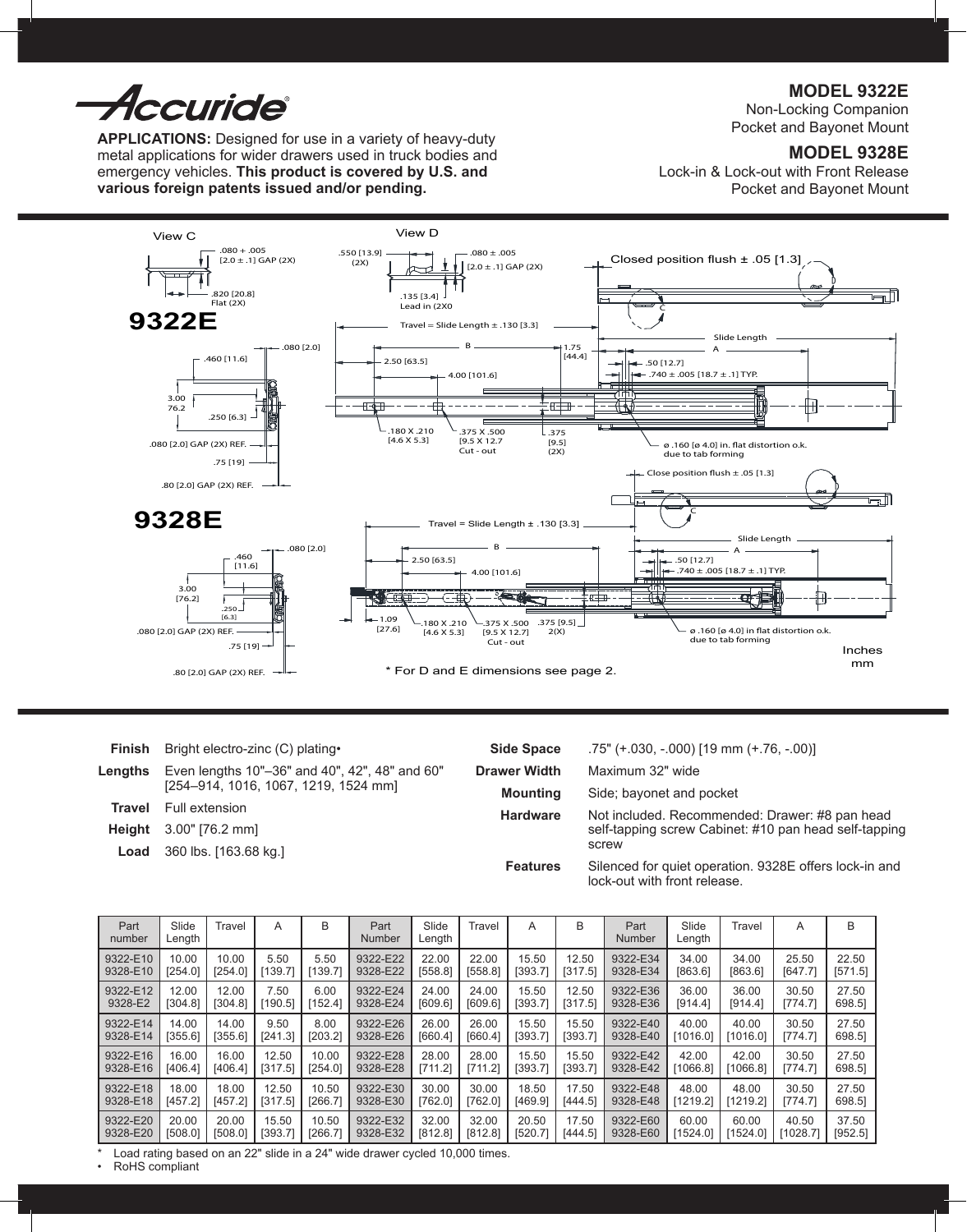#### **Cabinet Cut-Out Recommendation**

See figure 1 for hat section cut-out details.

Same cut-out details apply to locking and non-locking slide.

Front and rear hat sections are identical.

The .200 dia. round hole is used for optional #10 fixing screw. See installation details for proper use of this feature.

Attach the hat sections to the cabinet sidewall using the pitch pattern recommended in figure 2.

For A dimensions, see table on front page.

The vertical cut-out at the front of the rear hat section accepts the rear cabinet member tab (see figure 3).

**NOTE:** Minimum recommended material thickness for hat section is .060" [1.52mm] or 16 gauge.

#### **Mounting Slide to Cabinet**

- 1. Insert the cabinet member rear bayonet tab into the rear hat section cut-out (see figure 3).
- 2. Lower the slide until the front bayonet tab engages the front cut-out.
- 3. Insert the front tab into the trapezoidal cut-out. Push firmly downward until the tab snaps into place and the retention lug is engaged (see figure 3).
- 4. The retention lug prevents the cabinet member from lifting and disengaging from the cabinet.
- 5. When desired, an optional #10 self-tapping screw (customer provided) can be used to fix the slide firmly in the cabinet. Run the screw from the hat section hole into the front bayonet tab.
- 6. Repeat procedure on opposite side of cabinet for the companion slide.
- 7. The companion slide can be a locking or non-locking slide. Same installation procedure applies.

#### **Drawer Cut-Out Recommendations**

See figure 4 for drawer cut-out details.

Same cut-out details apply for locking and non-locking slides.

The .140 dia. round hole is used for optional #8 fixing screw. See installation details for proper use of this feature.

For B dimension (figure 5) see table on front page. For optimum slide performance, it is recommended that the slide centerline be located at the centerline of the drawer side or slightly toward the plane of the drawer pull.

Cut-out recommendation is based on 14 gauge material.

If a thinner material is used, adjustment to the cut-outs must be made to ensure a proper fit. Refer to the table below for the recommended modifications.

| <b>Material</b><br>Gauge | <b>Material</b><br><b>Thickness</b> | n       | Е       |
|--------------------------|-------------------------------------|---------|---------|
| 14                       | .075                                | .855    | .815    |
|                          | [1.90]                              | [21.72] | [20.70] |
| 16                       | .060                                | .865    | .825    |
|                          | [1.52]                              | [21.97] | [20.96] |